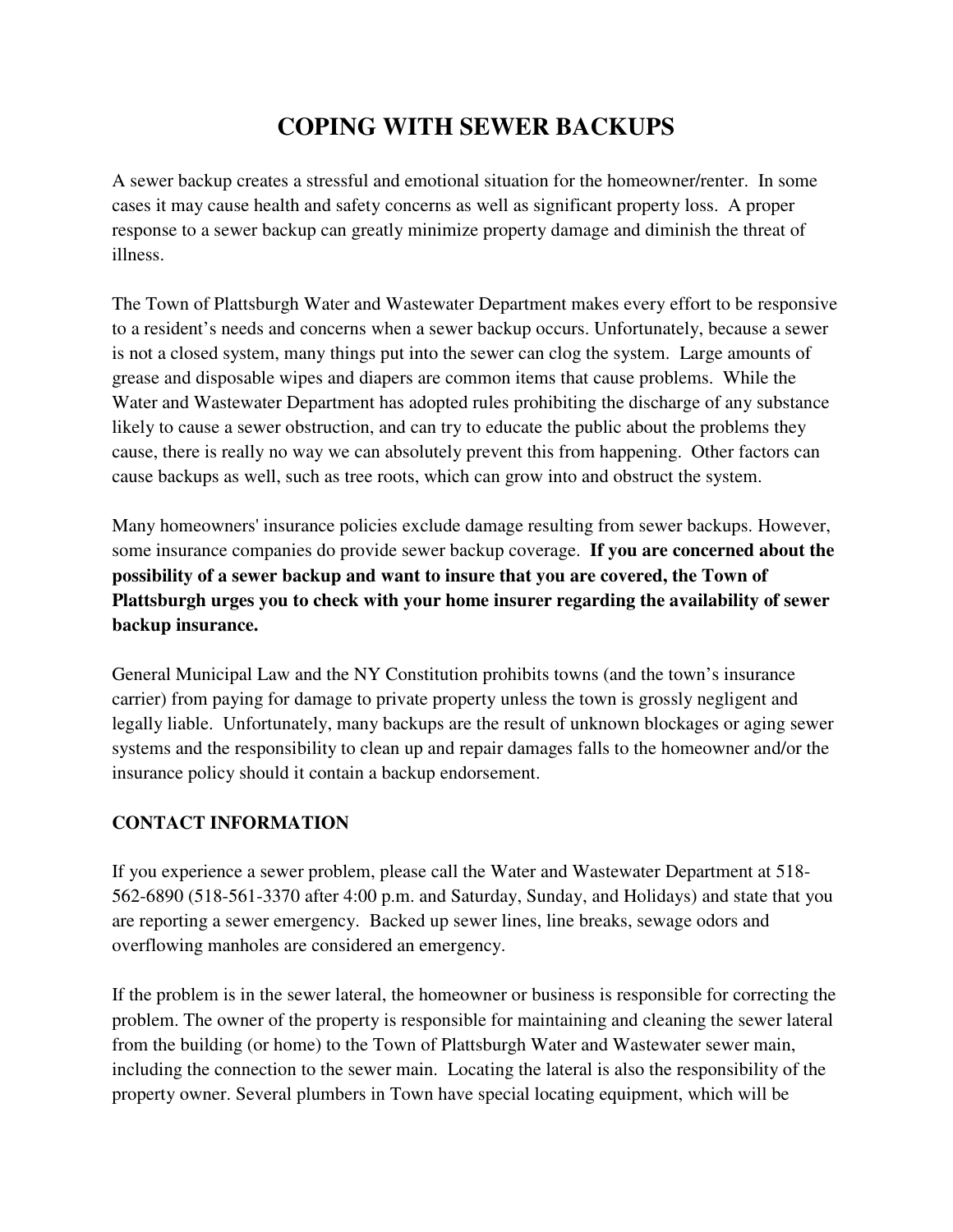helpful. If after hours, weekends or holiday and the problem is identified as the homeowners lateral a call-out fee will be applied.

If the problem is in the sewer lateral, whom do you call for help? You will need to call a plumber or a sewer/drain cleaning service. Check your Yellow Pages or Business White Pages. The Town of Plattsburgh cannot make a recommendation. It may be in your best interests to obtain several estimates.

# **REMEMBER TO CALL THE DEPARTMENT OF WATER AND WASTEWATER** before calling a plumber. We will check the sewer main and inform you of our findings. If the problem is not in the Town of Plattsburgh's main you will be advised to contact a plumber or a sewer/drain cleaning service.

# **LATERAL vs. MAIN**

What is a sewer lateral? A sewer lateral or house lateral is the pipeline between the Town sanitary sewer main, usually located in the street, and the building. The sewer lateral is owned and maintained by the property owner including any part, which may extend into the street or public right of way.

# **WAYS TO PREVENT BACKUPS IN YOUR LATERAL AND IN THE TOWN MAIN**

The property owner can do many things to prevent the lateral from backing up. Remember too, that the very same things can help to prevent backups in the Town main as well. If everyone would be careful about how they dispose of certain products, our systems would be a great deal more efficient, cause fewer backups, cost us all less money, and prevent a lot of misery.

 **Grease**: Cooking oil should be poured into a heat-resistant container and disposed of, after it cools off, in the garbage, not the drain. Some people assume that washing grease down the drain with hot water is satisfactory. This grease goes down the drain, cools off, and solidifies either in the drain, the property owner's line, or in the main sewer. When this happens, the line constricts, and eventually clogs.

 **Paper and Sanitary Products**: Paper towels, disposable diapers, baby and adult wipes, dryer sheets, and feminine products cause a great deal of problems in the property owner's lateral as well as in the Town's main. These products do not deteriorate quickly, as bathroom tissue does. They become lodged in portions of the lateral/main, causing a sewer backup. These products should also be disposed of in the garbage.

 **Roots**: Shrubs and trees, seeking moisture and nutrients, will make their way into sewer line cracks. These roots can cause extensive damage. They may start out small, getting into a small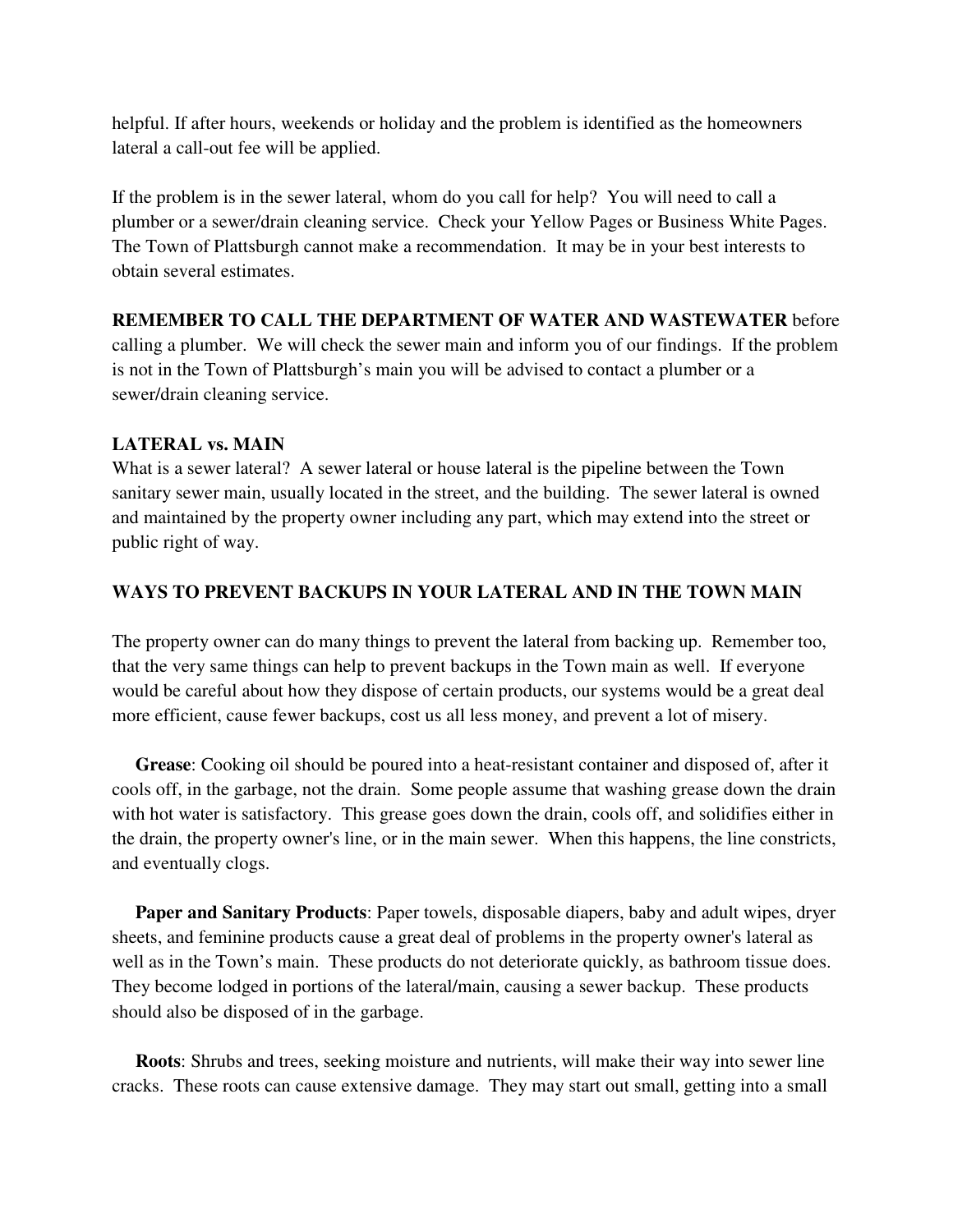crack in the pipe; but as the tree or shrub continues to grow, so does the root. After time, this causes your sewer line to break, which in turn allows debris to hang up in the line, thus causing a back up. One way to prevent roots from entering your line is to replace your line and tap with new plastic pipe. The other alternative is to be careful about planting greenery around your sewer line. If you have continuing problems with tree roots in your lateral, you may have to have them cut periodically.

**Sewer Odor:** Another concern that property owners have is that they can smell sewer odors inside their house or building. There are many ways to prevent this from occurring. Under each drain in your plumbing system, there is a "P-Trap". If there is water in this fitting, odors or gasses from the sewer cannot enter through the drain from either the property owner's lateral or the Town main. "P-Traps" will dry out faster in the wintertime when the humidity is low. Periodically check to make sure that unused floor drains, sinks etc. have water in the "P-trap". Another way to prevent sewer odor is to ensure that the vents, which are located on your roof, are free from bird nests, leaves, etc. When these vents are clear, the sewer odors will escape through these vents.

 **Illegal Plumbing Connections**: Do not connect French drains, sump pumps and other flood control systems to your sanitary sewer. It is illegal, and debris and silt will clog your line. Consult a plumber to correct any illegal connections.

 **Needles**: Unfortunately, some people dispose of hypodermic needles in the sewer system. The presence of these needles in the wastewater collection system presents special and possible deadly problems for wastewater collection and wastewater treatment employees.

**PLEASE DO NOT FLUSH NEEDLES**. The proper method of disposal is to re-cap the needle and put it into a "sharps container". (This could be any rigid plastic container such as a bleach bottle.... no milk bottles, please.) When it is full, tape the container securely, and call your local pharmacy for advice on proper disposal methods.

#### **PLEASE DO NOT FLUSH THEM OR THROW THEM IN THE GARBAGE!**

 **Install a Backwater Prevention Valve**: A backwater valve can prevent or greatly reduce the possibility of a sewer backup. A backwater valve is a fixture installed into a sewer line, and sometimes into a drain line, in the basement of your building to prevent sewer backflows. A properly installed and maintained backwater valve works on a one-way system, sewage can go out, but cannot come back in. Property owners are responsible for the installation and maintenance of backwater valves. The cost to install one is dependent upon the type of plumbing in your home and the difficulty of installation. A qualified plumber can assist you in determining your needs.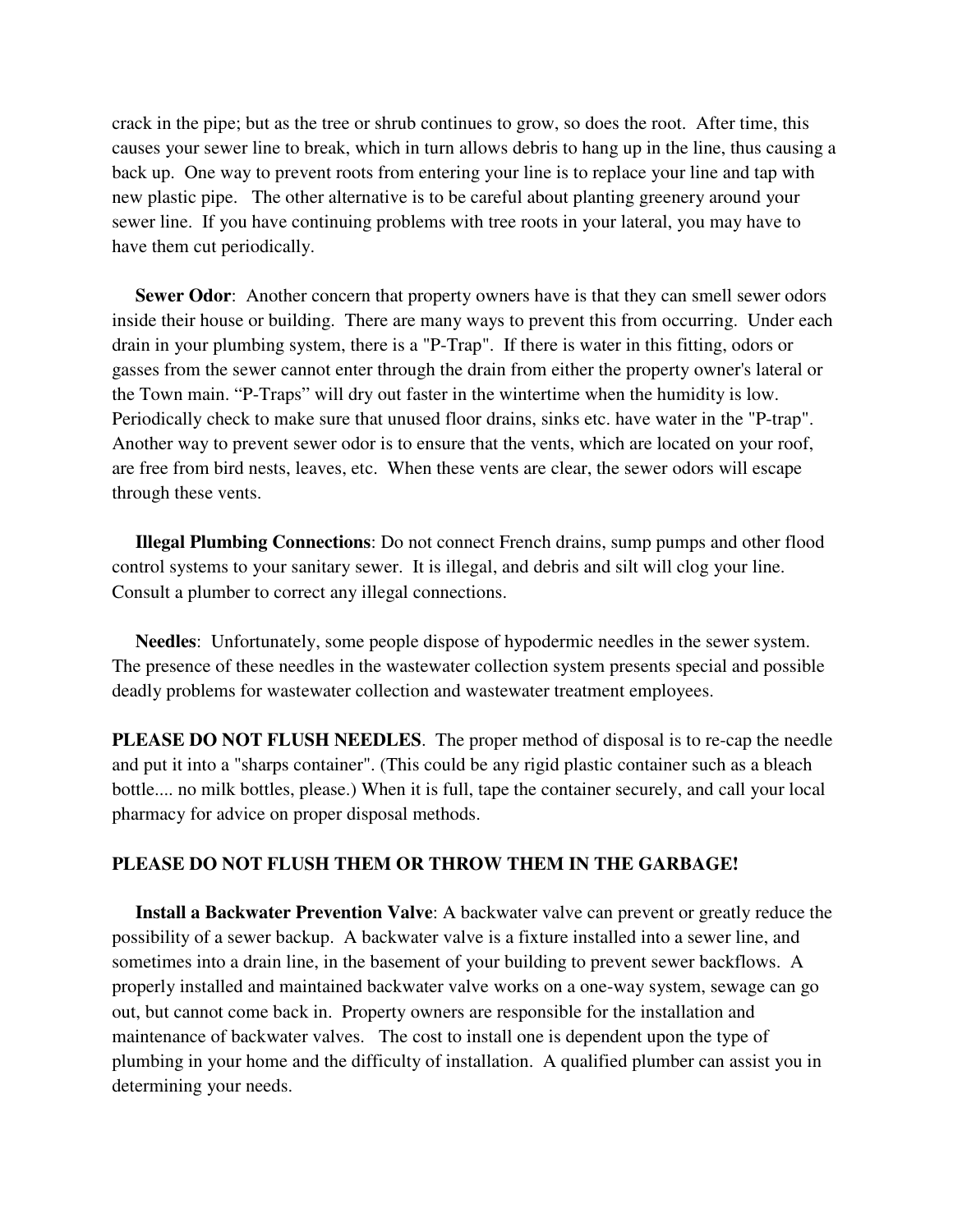# **FREQUENTLY ASKED QUESTIONS**

# **Q: What is the Town's responsibility regarding private sewer laterals?**

A: The property owner is fully responsible for maintaining adequate sewage flow to and through the sewer lateral, from the property structure to and into the Town's sewer main. When failure or stoppage of a sewer lateral occurs, Town crews will respond only to check the sewer main to verify that the main is open and sewage is flowing. If the sewer main is found to be clear, it is the responsibility of the property owner to call a licensed plumber or drain cleaning service to correct the problem. Verbal assistance and answers to questions can be received by calling the Water and Wastewater Department 518-562-6890.

# **Q: What if my sewer backs up?**

A: If you experience a sewer backup, call us at 518-562-6890 (518-561-3370 after 4:00 p.m. and Saturdays, Sundays and Holidays.)

We will dispatch a crew to your address to determine if the stoppage is in the Town main or your sewer lateral. If the Town main is found to be clear, it is the responsibility of the property owner to call a plumber or sewer/drain cleaning service to correct the problem. The property owner is responsible for maintaining adequate flow to and through the sewer lateral from the property structure to and into the Town sewer main. If the blockage is in the Town main we will fix it as quickly as possible and keep you informed about what is being done.

# **Q: What about the mess?**

A: A sewer backup can lead to disease, destruction of your valuables, damage to your house, and electrical malfunctions. Prompt cleanup of affected property can help minimize the inconvenience and damage.

# **You should immediately arrange for the cleanup of your property:**

**Warning: chlorine bleach can destroy various materials.** Not all surfaces and materials are compatible with a bleach solution. The department recommends that you test an inconspicuous area for compatibility prior to use.

# **Clean up tips:**

- Wet-vacuum or remove spillage
- Take before-and-after photos of the affected areas and Itemize any property losses
- Keep children and pets out of the area until clean-up has been completed.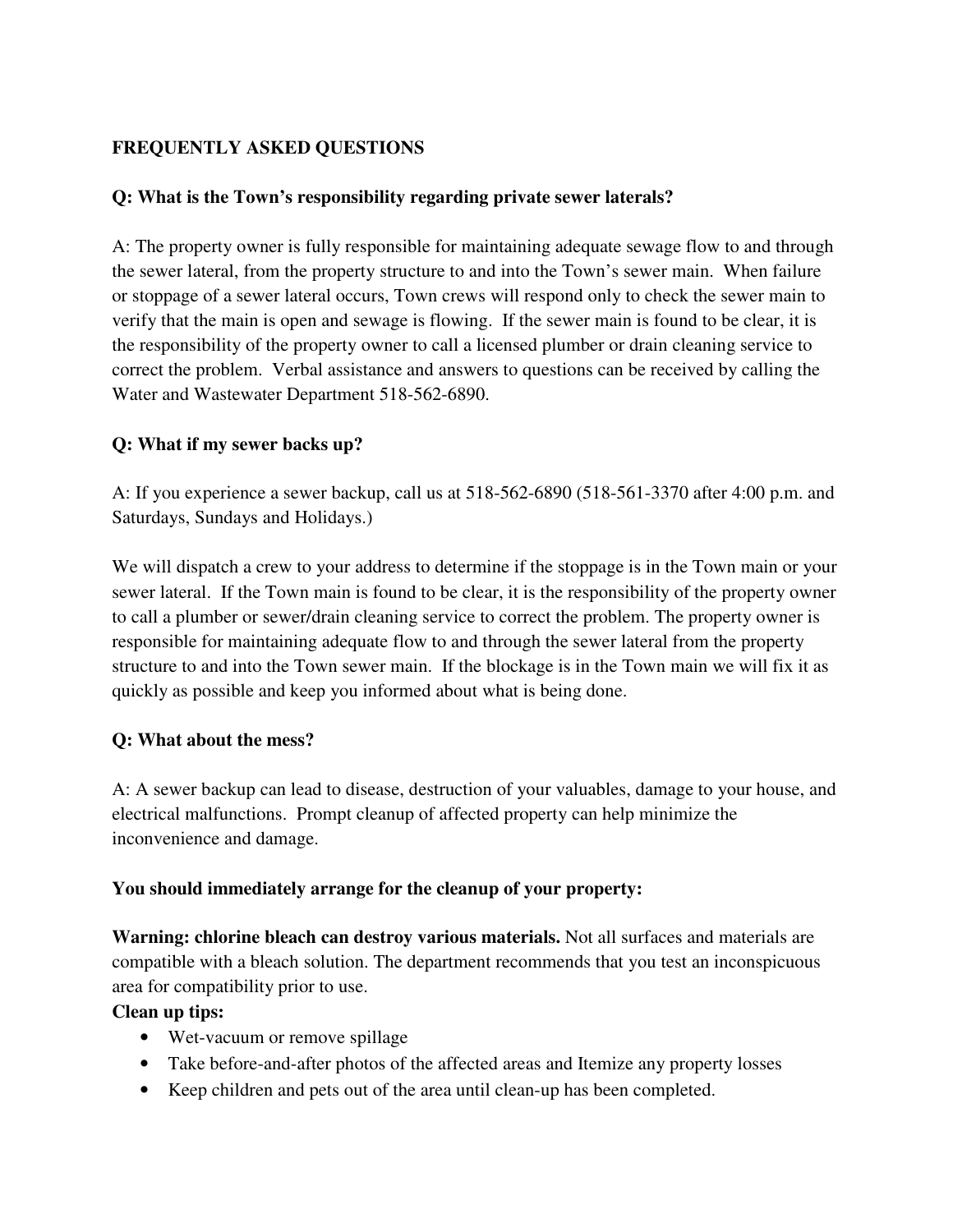- Wear rubber gloves and boots.
- Wash your hands thoroughly and launder clothes separately after completing the cleanup.
- Remove all furniture, loose rugs, and so on from the area.
- Saturated wall-to-wall carpeting (and the pad) **usually cannot be adequately cleaned.** They should be removed, wrapped in plastic, and disposed of in the municipal garbage. If you decide to keep the carpeting, hire a licensed carpet cleaning company to steam clean and disinfect the carpet.
- All hard surfaces, such as linoleum, hardwood floors, concrete, wood moldings, wood, and metal furniture, and on should be thoroughly cleaned with hot water and a mild detergent (dish detergent), and then rinsed with a bleach solution by mixing eight ounces of liquid household bleach to one gallon of water. Let the surface air dry.
- Upholstered furniture, loose rugs, drapery, and so on should be professionally cleaned. Notify the cleaner of the problem.
- Remove and replace plaster, plasterboard, and lath that have been saturated and are soft to the touch. If the surface has been wetted, clean as you would a hard surface, but do not saturate the plaster.
- Clean sinks, dishwashers, and other plumbing fixtures that have had sewage back-up with detergent, and then rinse with the bleach solution.
- Disinfect clean-up mops, brooms, and brushes with the bleach solution.
- Increase air circulation to reduce odors and mold growth -- open all windows and doors.
- The use of fans and heaters may speed this process.

If household bleach is utilized as a disinfecting agent a concentration of 3,750 mg/l or parts per million (ppm) available chlorine should be utilized to provide an effective disinfection rate.

A 3,750-ppm available chlorine solution can be produced by adding one cup (eight (8) ounces) of household bleach (6%) to one gallon of tap water. Not all surfaces and materials are compatible with a bleach solution. **The department recommends that you test an inconspicuous area for compatibility prior to use.** Keep the bleach solution on the treated material for a minimum of six hours. Increasing airflow by using fans or opening windows will assist in drying out the area.

All safety precautions contained on the bleach bottle and within the attached document should be followed when handling any bleach solution. **Never mix bleach with ammonia based cleaning product; toxic fumes may be produced.** Wear rubber boots, rubber gloves, and goggles during cleanup of affected areas. Keep family members, especially children and pets out of the affected area until cleanup has been completed.